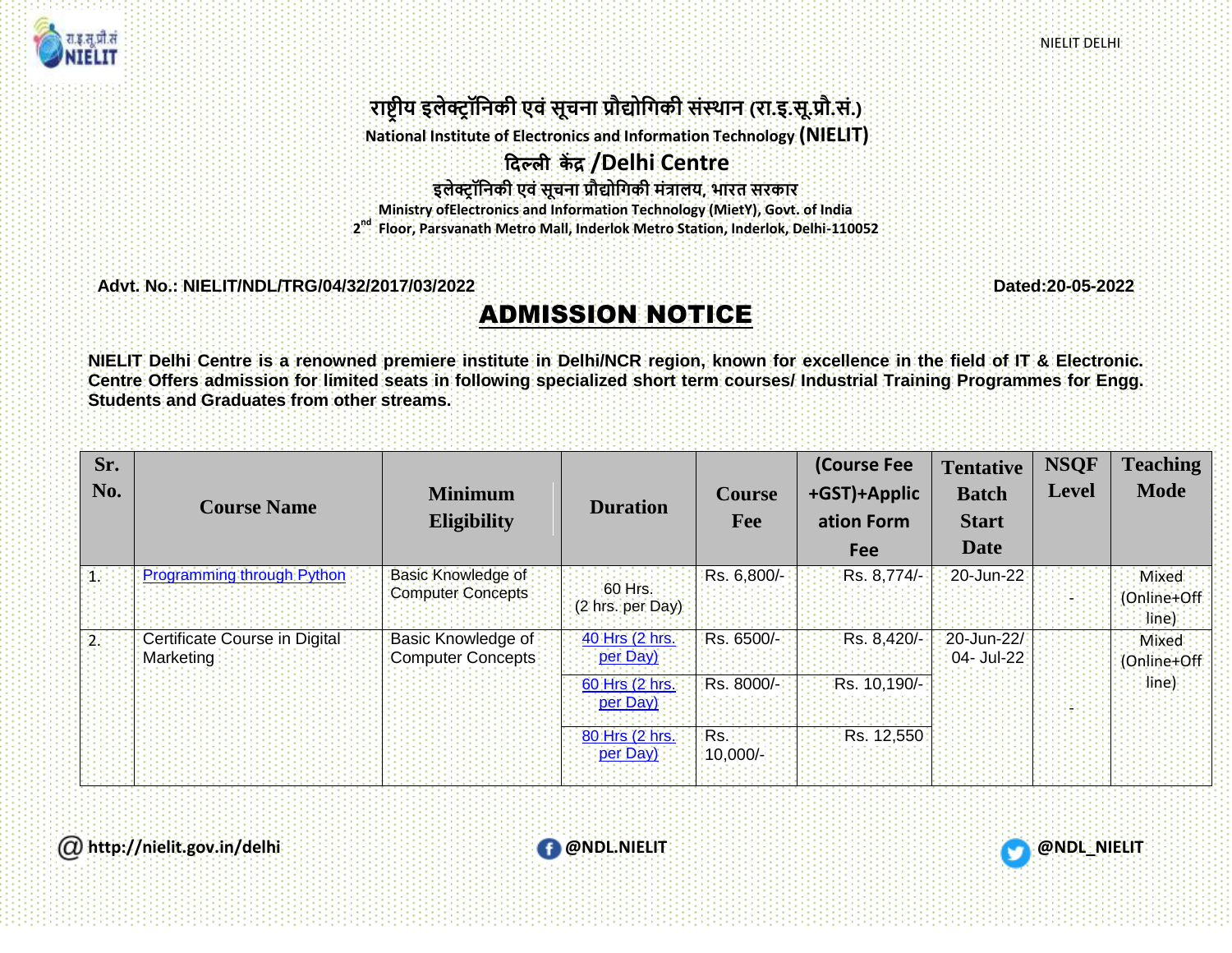

| 3.              | <b>Certificate Course in Tally</b><br><b>Prime</b>                                | Basic Knowledge of<br>Computer Concepts            | 80(2 hrs. per<br>Day)         | Rs. 6,500/-        | Rs. 8,420/-  | $04$ -Jul-<br>2022 | Mixed:<br>(Online+Off:<br>line)            |
|-----------------|-----------------------------------------------------------------------------------|----------------------------------------------------|-------------------------------|--------------------|--------------|--------------------|--------------------------------------------|
| Иį              | <b>Certificate Course in Web</b><br><b>Designing</b>                              | Basic Knowledge of<br>Computer Concepts            | 60 Hrs.<br>(2 hrs. per Day)   | Rs. 5,400/-        | Rs. 7,122/-  | :20-Jun-22         | Mixed<br>(Online+Off:<br>(line             |
| 51              | Certificate Course in IoT using<br><b>Arduino</b>                                 | Basic Knowledge of<br>any programming<br>Language  | 60 Hrs.<br>(2 hrs. per Day)   | Rs. 9,000/-        | Rs. 11,370/- | :20-Jun-22         | <b>Mixed</b><br>(Online+Off<br>line)       |
| 6:              | Certificate course in Data<br><b>Science and Machine Learning</b><br>using Python | Basic Knowledge of<br>any Programming<br>Language. | 80 Hrs.<br>(2 hrs. per Day)   | Rs. 8,500/-        | Rs. 10,780   | 20-Jun-<br>2022    | Mixed<br>(Online+Off:<br>line              |
| Z÷              | <b>Beginners course in Photoshop</b>                                              | Basic Knowledge of<br>Computer Concepts            | 30 Hrs.<br>(2 hrs. per Day)   | Rs. 4,200/-        | Rs. 5,706/-  | 20-Jun-<br>2022    | <b>Mixed</b><br>(Online+Off<br><b>line</b> |
| $\overline{8}$  | <b>Web Application Technologies</b><br>(ASP.Net with C#)                          | Basic Knowledge of<br>any Programming<br>Language. | 60 Hrs.<br>(2 hrs. per Day)   | Rs. 6,800/-        | Rs. 8,774/-  | 20-Jun-<br>2022    | Mixed<br>(Online+Off:<br>dine              |
| 9:              | Certificate course in Artificial<br>Intelligence                                  | Basic Knowledge of<br>any Programming<br>Language  | 40 Hrs.<br>(2 hrs. per Day)   | Rs. 6,000/-        | Rs: 7,830/-  | 20-Jun-<br>2022    | Mixed<br>(Online+Off:<br>dine              |
| 10.             | Certificate course in Big Data<br>analytics using Hadoop                          | Basic Knowledge of<br>any Programming<br>Language. | $60$ Hrs.<br>(2 hrs. per Day) | Rs. 9,000/-        | Rs. 11,370/- | 20-Jun-<br>2022    | Mixed<br>(Online+Off:<br>line)             |
| 31              | Certificate course in Cloud<br><b>Computing</b>                                   | Basic Knowledge of<br>any Programming<br>Language. | 60 Hrs.<br>(2 hrs. per Day)   | Rs.10,000/         | Rs. 12,550   | 20-Jun-<br>2022    | Mixed<br>(Online+Offli<br>ne)              |
| 12.             | <b>Certificate Course in VLSI</b><br><b>Design</b>                                | Basic Knowledge of<br>any Programming<br>Language. | 80 Hrs.<br>(2 hrs. per Day)   | Rs.<br>$:12,000/-$ | Rs. 14,910/- | 04- Jul-<br>2022   | <b>Mixed</b><br>(Online+Off<br>line)       |
| 13 <sub>i</sub> | <b>Certificate Course in Linux,</b><br>Apache, MySQL and PHP                      | Basic Knowledge of<br>any Programming<br>Language. | 60 Hrs.<br>(2 hrs. per Day)   | Rs. 6,800/-        | Rs. 8774/-   | :20-Jun-<br>2022   | Mixed<br>(Online+Off:<br>(line)            |

**http://nielit.gov.in/delhi @NDL.NIELIT @NDL\_NIELIT**